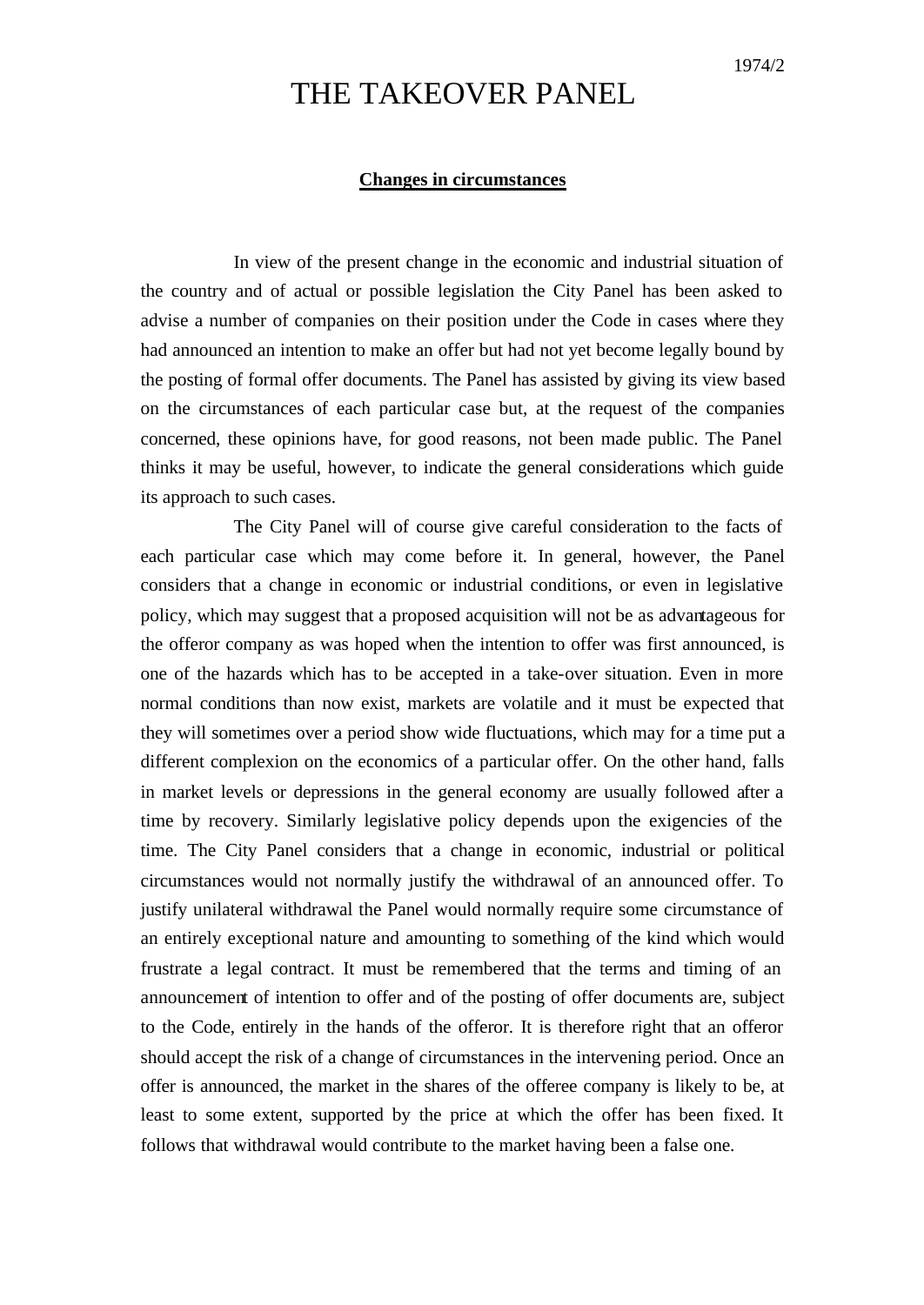The Panel has been asked about the position of directors of a company who, having announced an intention to make an offer, become convinced, before a legally enforceable obligation to offer has arisen, that circumstances have changed so as to make the proposal no bnger economically advantageous to their company. Directors are of course trustees for their company in the exercise of their powers. They must always act in good faith; they ought to consider the long term interests of the company and to have regard not only to immediate financial considerations but to the company's public reputation. Thus they should not neglect consideration of the public interest, the regulations of The Stock Exchange (which attach great importance to compliance with the City Code) and the City Code itself, adhered to as it is by the Confederation of British Industry. Consideration of such factors as these have been described as constituting enlightened self-interest on the part of the company concerned, which is expected to behave as a "good citizen". It is not for the Panel, nor even for lawyers, to dictate to directors how they should act in the best interests of their company; this is a matter on which each director must satisfy his own conscience after having regard to all relevant considerations. The Panel can only say that for part they expect companies to accept the Code as binding upon them; it is well established that the courts will not interfere with directors' exercise of discretionary powers unless it is proved that they have acted from some improper motive or arbitrarily and capriciously Compliance with the requirements of the City Code voluntarily adopted by the City institutions and by industry in order to promote orderly markets and secure fair treatment for shareholders would certainly not be so considered. The general position is indicated in General Principle 2 of the Code and directors must give due weight to this and the other requirements of the Code.

The general acceptance of the Code, as administered by the Panel, has in more than one case in the past led to the acceptance of some economic disadvantage in the short term. To be offset against this disadvantage is the long term benefit to investors and the financial and industrial community as a whole and to the company in question - as part of that community - which the Code seeks to achieve.

The Panel takes the opportunity of pointing out that Rule 8 of the Code requires the statement in the offer announcement of any conditions to which the offer or the posting of it is subject "other than normal conditions relating to acceptances, quotation and increase of capital". Experience has shown that the omission of the so-called normal conditions can give rise to misunderstanding. The Panel is therefore inviting the City Working Party to consider